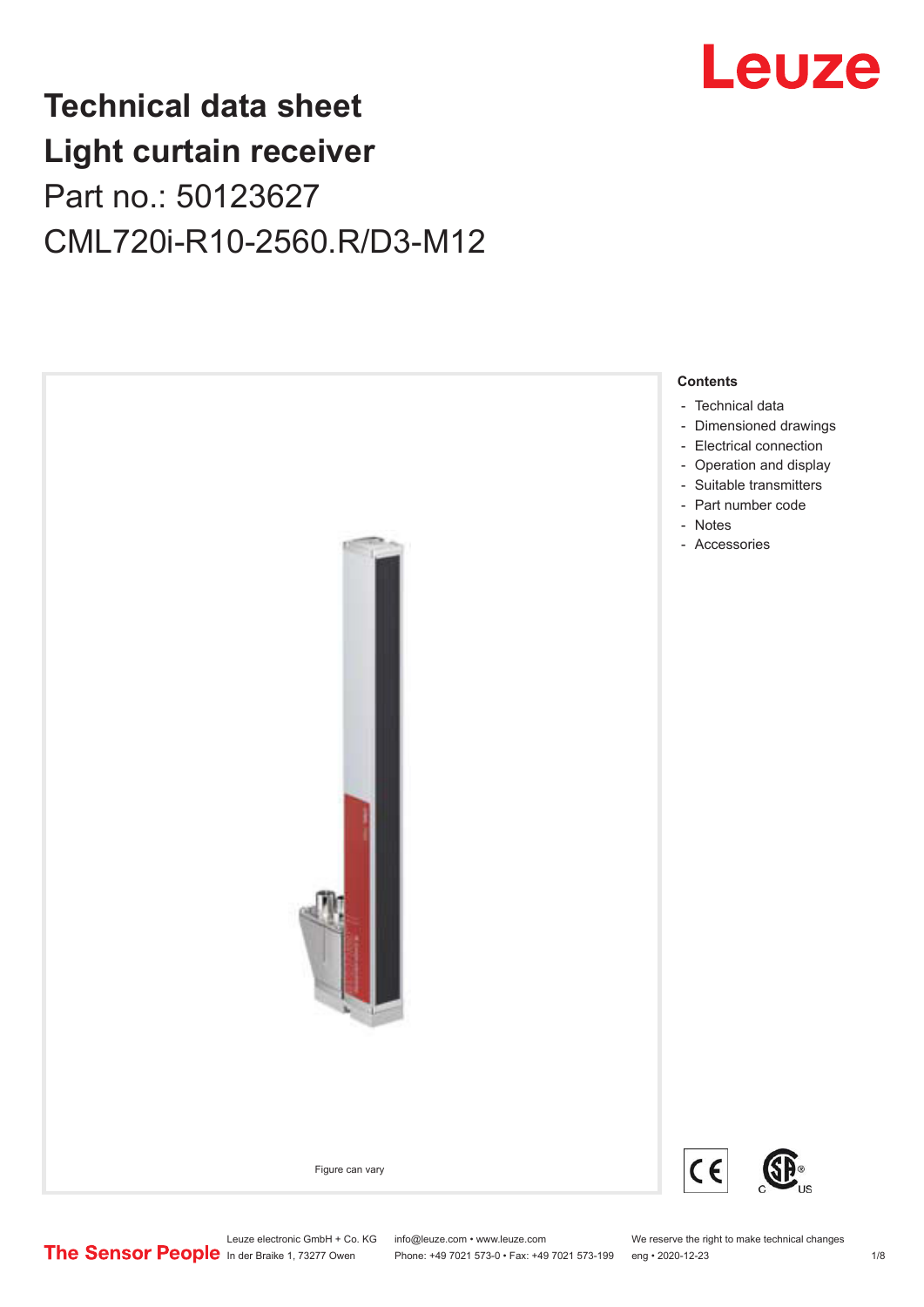### <span id="page-1-0"></span>**Technical data**

# Leuze

| <b>Basic data</b>                                 |                                                                                                             |
|---------------------------------------------------|-------------------------------------------------------------------------------------------------------------|
| <b>Series</b>                                     | 720                                                                                                         |
| <b>Operating principle</b>                        | Throughbeam principle                                                                                       |
| Device type                                       | Receiver                                                                                                    |
| <b>Contains</b>                                   | Accessories for the use of the BT-2R1                                                                       |
| <b>Application</b>                                | Object measurement                                                                                          |
| <b>Special version</b>                            |                                                                                                             |
| <b>Special version</b>                            | Crossed-beam scanning                                                                                       |
|                                                   | Diagonal-beam scanning                                                                                      |
|                                                   | Parallel-beam scanning                                                                                      |
| <b>Optical data</b>                               |                                                                                                             |
| <b>Operating range</b>                            | Guaranteed operating range                                                                                  |
| <b>Operating range</b>                            | 0.37m                                                                                                       |
| <b>Operating range limit</b>                      | Typical operating range                                                                                     |
| <b>Operating range limit</b>                      | 0.29m                                                                                                       |
| <b>Measurement field length</b>                   | 2,560 mm                                                                                                    |
| <b>Number of beams</b>                            | 256 Piece(s)                                                                                                |
| Beam spacing                                      | $10 \text{ mm}$                                                                                             |
|                                                   |                                                                                                             |
| Measurement data                                  |                                                                                                             |
| Minimum object diameter<br><b>Electrical data</b> | 20 mm                                                                                                       |
|                                                   |                                                                                                             |
| <b>Protective circuit</b>                         | Polarity reversal protection                                                                                |
|                                                   | Short circuit protected                                                                                     |
|                                                   | <b>Transient protection</b>                                                                                 |
| Performance data                                  |                                                                                                             |
| Supply voltage UB                                 | 18  30 V, DC                                                                                                |
| <b>Residual ripple</b>                            | 0  15 %, From $U_B$                                                                                         |
| <b>Open-circuit current</b>                       | 0  435 mA, The specified values refer<br>to the entire package consisting of trans-<br>mitter and receiver. |
|                                                   |                                                                                                             |
| Inputs/outputs selectable                         |                                                                                                             |
| Output current, max.                              | 100 mA                                                                                                      |
| Input resistance                                  | $6,000 \Omega$                                                                                              |
| Number of inputs/outputs selectable 2 Piece(s)    |                                                                                                             |
| Type                                              | Inputs/outputs selectable                                                                                   |
| Voltage type, outputs                             | DC                                                                                                          |
| Switching voltage, outputs                        | Typ. $U_{\rm B}$ / 0 V                                                                                      |
| Switching voltage, inputs                         | high: ≥6V<br>$low: \leq 4V$                                                                                 |
|                                                   |                                                                                                             |
| Input/output 1                                    |                                                                                                             |
| Activation/disable delay                          | 1 <sub>ms</sub>                                                                                             |
|                                                   |                                                                                                             |
| <b>Timing</b>                                     |                                                                                                             |
| <b>Cycle time</b>                                 | 8.08 ms                                                                                                     |
| Response time per beam                            | 30 µs                                                                                                       |
| <b>Interface</b>                                  |                                                                                                             |
| Type                                              | RS 485 Modbus                                                                                               |
|                                                   |                                                                                                             |
| <b>RS 485</b>                                     |                                                                                                             |

| <b>Service interface</b> |                                        |                                       |
|--------------------------|----------------------------------------|---------------------------------------|
|                          | Type                                   | IO-Link                               |
|                          |                                        |                                       |
|                          | <b>IO-Link</b><br><b>Function</b>      |                                       |
|                          |                                        | Configuration via software<br>Service |
|                          |                                        |                                       |
|                          | <b>Connection</b>                      |                                       |
|                          | <b>Number of connections</b>           | 2 Piece(s)                            |
|                          | <b>Plug outlet</b>                     | Rear side                             |
|                          |                                        |                                       |
|                          | <b>Connection 1</b>                    |                                       |
|                          | <b>Function</b>                        | Configuration interface               |
|                          |                                        | Connection to transmitter             |
|                          |                                        | Signal IN<br>Signal OUT               |
|                          |                                        | Voltage supply                        |
|                          | <b>Type of connection</b>              | Connector                             |
|                          | <b>Thread size</b>                     | M <sub>12</sub>                       |
|                          | <b>Type</b>                            | Male                                  |
|                          | <b>Material</b>                        | Metal                                 |
|                          | No. of pins                            | 8-pin                                 |
|                          | Encoding                               | A-coded                               |
|                          |                                        |                                       |
|                          | <b>Connection 2</b><br><b>Function</b> | <b>BUS IN</b>                         |
|                          |                                        | <b>BUS OUT</b>                        |
|                          | <b>Type of connection</b>              | Connector                             |
|                          | <b>Thread size</b>                     | M <sub>12</sub>                       |
|                          | Type                                   | Female                                |
|                          | <b>Material</b>                        | Metal                                 |
|                          | No. of pins                            | $5 - pin$                             |
|                          | Encoding                               | B-coded                               |
|                          | <b>Mechanical data</b>                 |                                       |
|                          | Design                                 | Cubic                                 |
|                          | Dimension (W x H x L)                  | 29 mm x 35.4 mm x 2,583 mm            |
|                          | <b>Housing material</b>                | Metal                                 |
|                          | <b>Metal housing</b>                   | Aluminum                              |
|                          | Lens cover material                    | Plastic                               |
|                          | Net weight                             | $2,650$ g                             |
|                          | <b>Housing color</b>                   | Silver                                |
|                          | <b>Type of fastening</b>               | Groove mounting                       |
|                          |                                        | Via optional mounting device          |
|                          | <b>Operation and display</b>           |                                       |
|                          | Type of display                        | LED                                   |
|                          |                                        | OLED display                          |
|                          | <b>Number of LEDs</b>                  | 2 Piece(s)                            |
|                          | Type of configuration                  | Software                              |
|                          |                                        | Teach-in                              |
|                          | <b>Operational controls</b>            | Membrane keyboard                     |
|                          | <b>Environmental data</b>              |                                       |
|                          | Ambient temperature, operation         | $-3060 °C$                            |
|                          | Ambient temperature, storage           | -40  70 °C                            |
|                          |                                        |                                       |
|                          |                                        |                                       |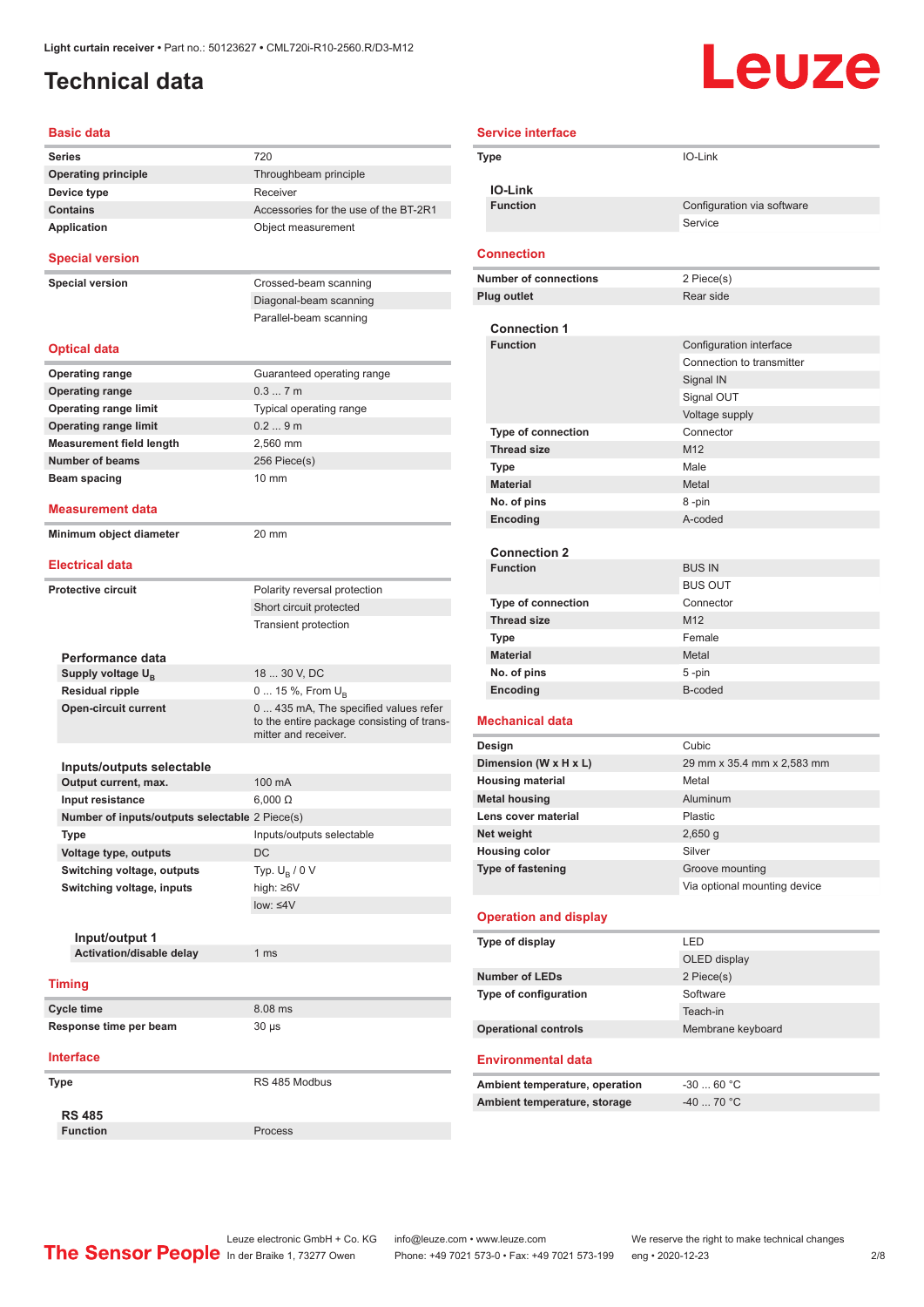## **Technical data**

# Leuze

#### **Certifications**

| Degree of protection     | IP 65         |
|--------------------------|---------------|
| <b>Protection class</b>  | Ш             |
| <b>Certifications</b>    | c CSA US      |
| <b>Standards applied</b> | IEC 60947-5-2 |
|                          |               |

#### **Classification**

| <b>Customs tariff number</b> | 90314990 |
|------------------------------|----------|
| eCl@ss 5.1.4                 | 27270910 |
| eCl@ss 8.0                   | 27270910 |
| eCl@ss 9.0                   | 27270910 |
| eCl@ss 10.0                  | 27270910 |
| eCl@ss 11.0                  | 27270910 |
| <b>ETIM 5.0</b>              | EC002549 |
| <b>ETIM 6.0</b>              | EC002549 |
| <b>ETIM 7.0</b>              | EC002549 |
|                              |          |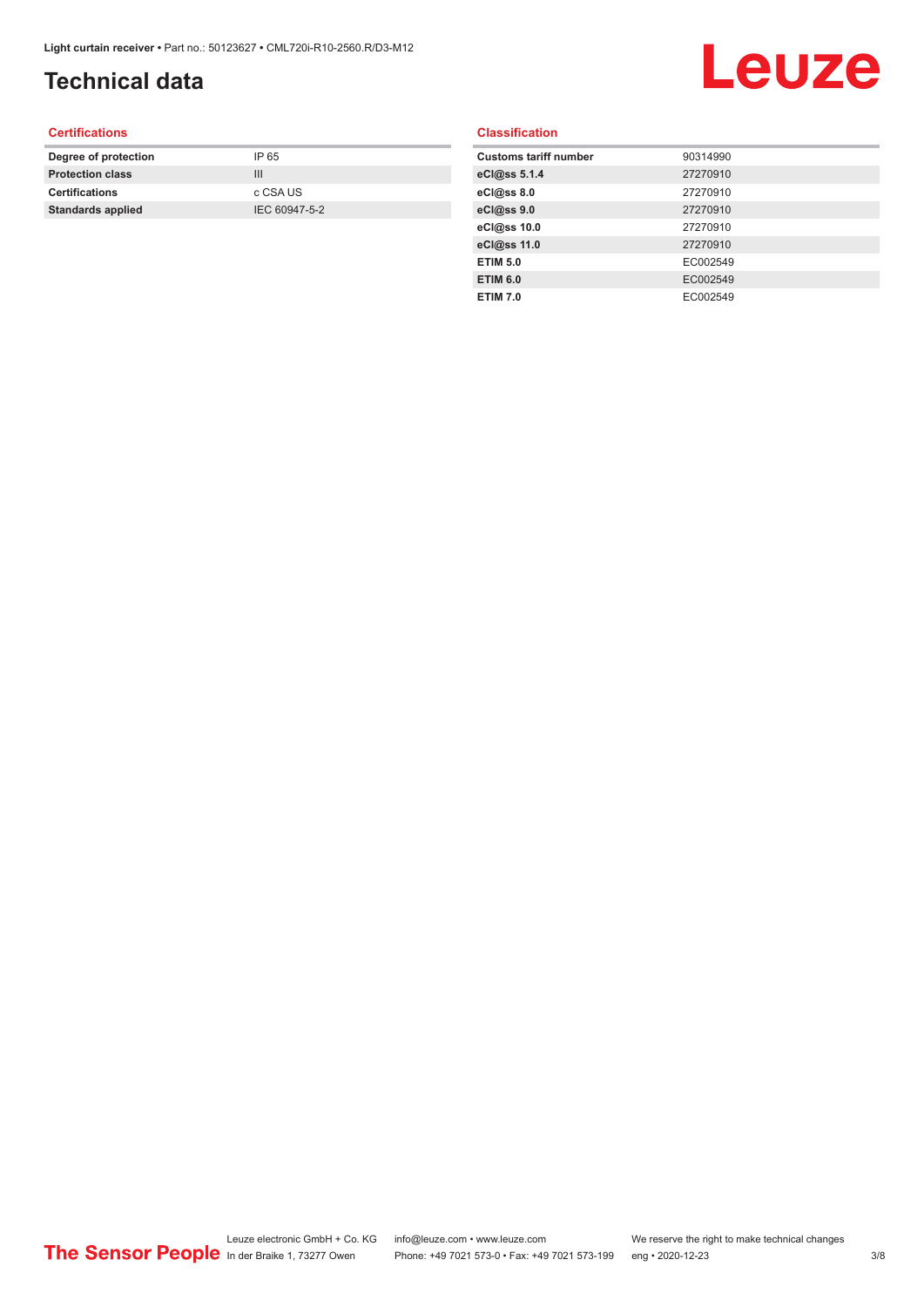#### <span id="page-3-0"></span>**Dimensioned drawings**

All dimensions in millimeters



- 
- B Measurement field length 2560 mm
- F M6 thread
- G Fastening groove
- 
- T Transmitter
- R Receiver
- Y 5 mm



**Leuze**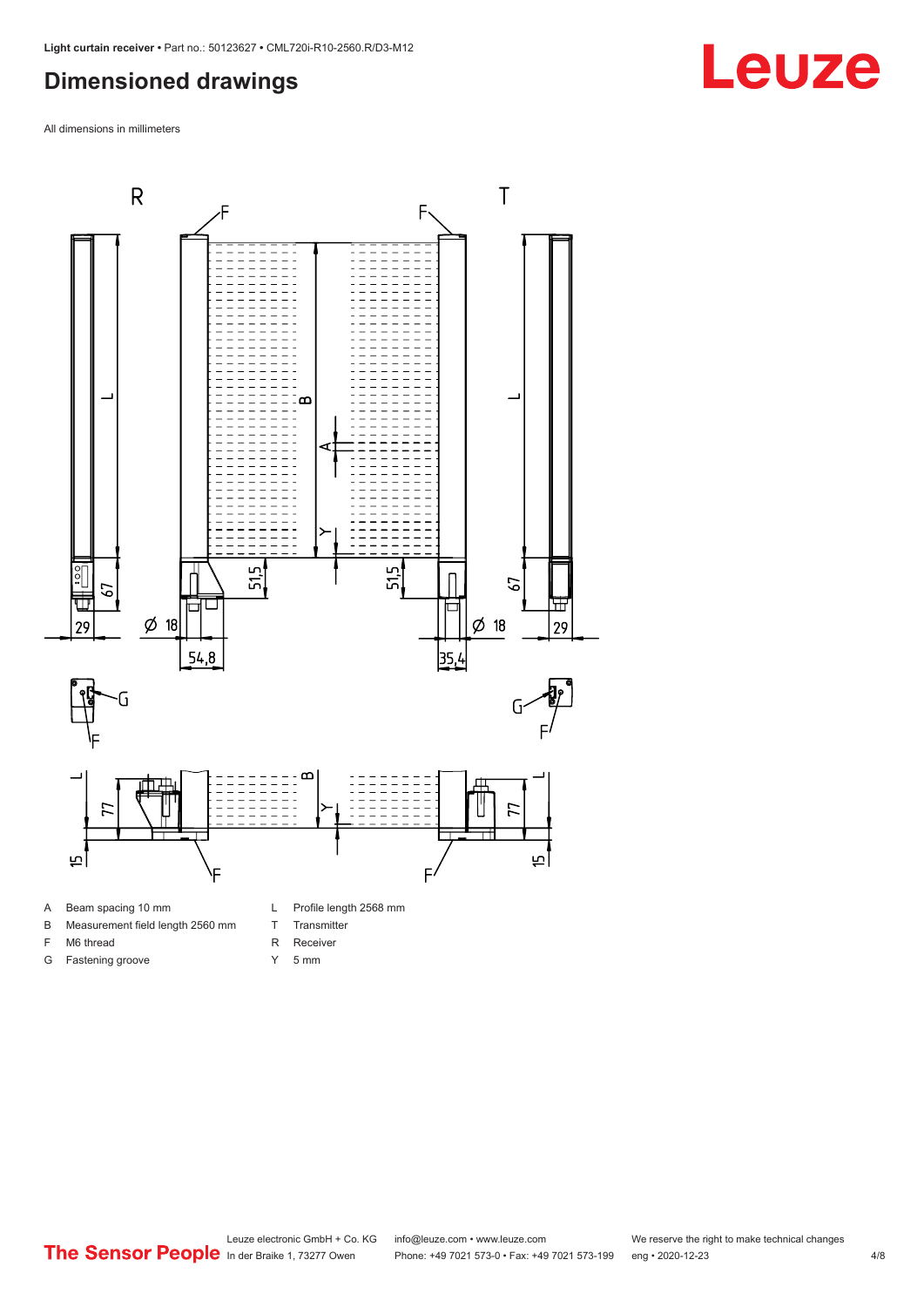#### <span id="page-4-0"></span>**Dimensioned drawings**





A PWR / SW IN / OUT B BUS IN / OUT

## **Electrical connection**

**Connection 1**

| <b>Function</b>    | Configuration interface   |  |
|--------------------|---------------------------|--|
|                    | Connection to transmitter |  |
|                    | Signal IN                 |  |
|                    | Signal OUT                |  |
|                    | Voltage supply            |  |
| Type of connection | Connector                 |  |
| <b>Thread size</b> | M12                       |  |
| <b>Type</b>        | Male                      |  |
| <b>Material</b>    | Metal                     |  |
| No. of pins        | 8-pin                     |  |
| Encoding           | A-coded                   |  |

#### **Pin Pin assignment**

| 1              | $V +$            |  |  |
|----------------|------------------|--|--|
| $\overline{2}$ | I/O <sub>1</sub> |  |  |
| 3              | <b>GND</b>       |  |  |
| $\overline{4}$ | IO-Link          |  |  |
| 5              | I/O <sub>2</sub> |  |  |
| 6              | RS 485 Tx+       |  |  |
| 7              | RS 485 Tx+       |  |  |
| 8              | <b>FE/SHIELD</b> |  |  |
|                |                  |  |  |



#### **Connection 2**

| <b>Function</b>    | <b>BUS IN</b>  |
|--------------------|----------------|
|                    | <b>BUS OUT</b> |
| Type of connection | Connector      |
| <b>Thread size</b> | M12            |
| <b>Type</b>        | Female         |
| <b>Material</b>    | Metal          |
| No. of pins        | $5$ -pin       |
| Encoding           | B-coded        |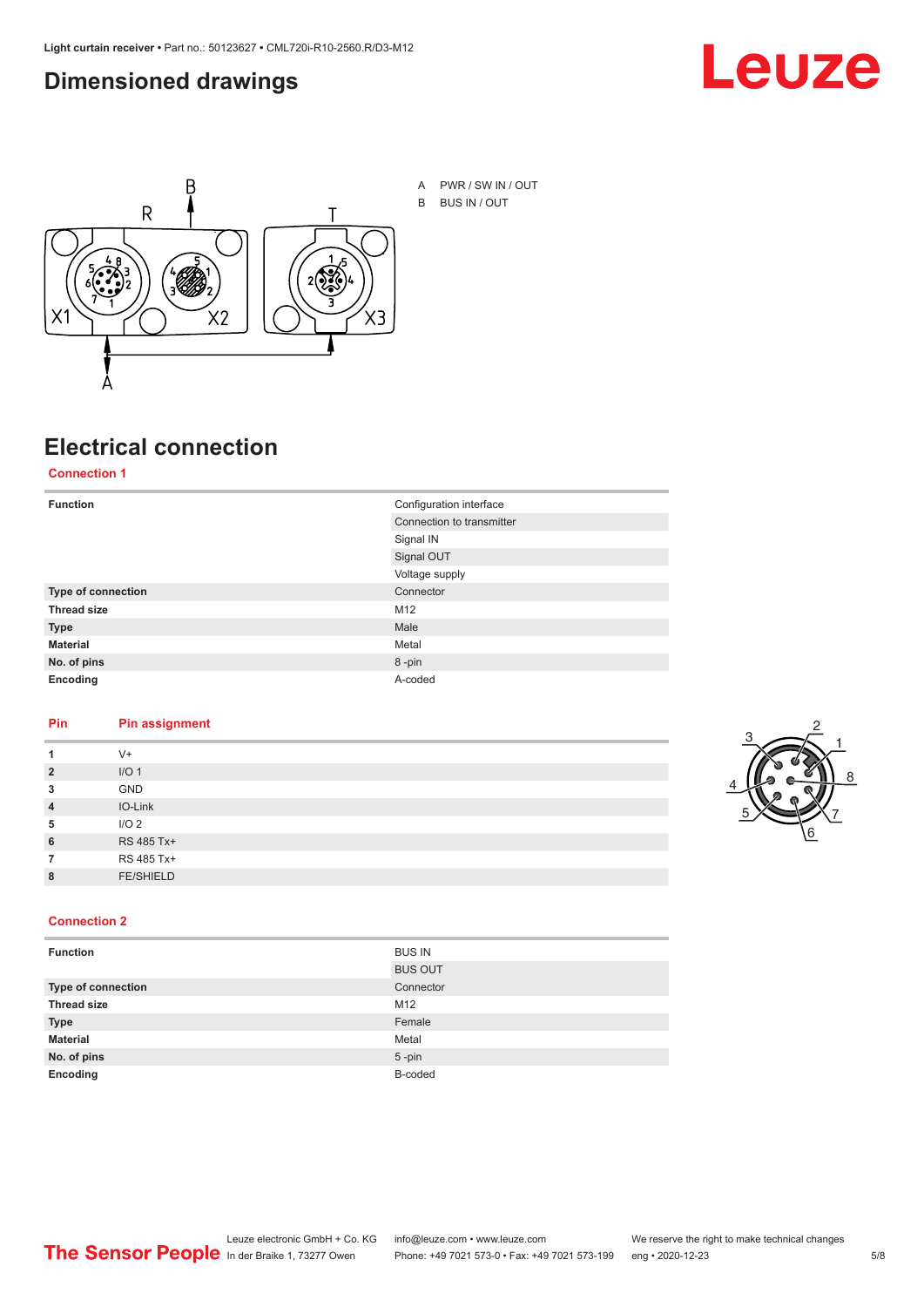### <span id="page-5-0"></span>**Electrical connection**

| Pin | Pin assignment   |  |
|-----|------------------|--|
|     | $V +$            |  |
| ຳ   | Tx-              |  |
| 3   | PB GND           |  |
|     | $Tx+$            |  |
| 5   | <b>FE/SHIELD</b> |  |

### **Operation and display**

| <b>LED</b>     | <b>Display</b>           | <b>Meaning</b>                         |
|----------------|--------------------------|----------------------------------------|
|                | Green, continuous light  | Operational readiness                  |
|                | Green, flashing          | Teach / error                          |
| $\overline{2}$ | Yellow, continuous light | Light path free, with function reserve |
|                | Yellow, flashing         | No function reserve                    |
|                | Off                      | Object detected                        |

#### **Suitable transmitters**

| Part no. | <b>Designation</b>         | <b>Article</b>               | <b>Description</b>                                                        |
|----------|----------------------------|------------------------------|---------------------------------------------------------------------------|
| 50119502 | CML720i-T10-<br>2560.R-M12 | Light curtain<br>transmitter | Operating range: 0.3  6 m<br>Connection: Connector, M12, Rear side, 5-pin |

#### **Part number code**

Part designation: **CML7XXi-YZZ-AAAA.BCCCDDD-EEEFFF**

| <b>CML</b>  | <b>Operating principle</b><br>Measuring light curtain                                                                                     |
|-------------|-------------------------------------------------------------------------------------------------------------------------------------------|
| 7XXi        | <b>Series</b><br>720i: 720i series<br>730i: 730i series                                                                                   |
| Y           | Device type<br>T: transmitter<br>R: receiver                                                                                              |
| <b>ZZ</b>   | <b>Beam spacing</b><br>$05:5$ mm<br>10:10 mm<br>20:20 mm<br>40:40 mm                                                                      |
| <b>AAAA</b> | Measurement field length [mm], dependent on beam spacing                                                                                  |
| B           | Equipment<br>A: connector outlet, axial<br>R: rear connector outlet                                                                       |
| <b>CCC</b>  | Interface<br>L: IO-Link<br>/CN: CANopen<br>/PB: PROFIBUS<br>/PN: PROFINET<br>/CV: Analog current and voltage output<br>/D3: RS 485 Modbus |

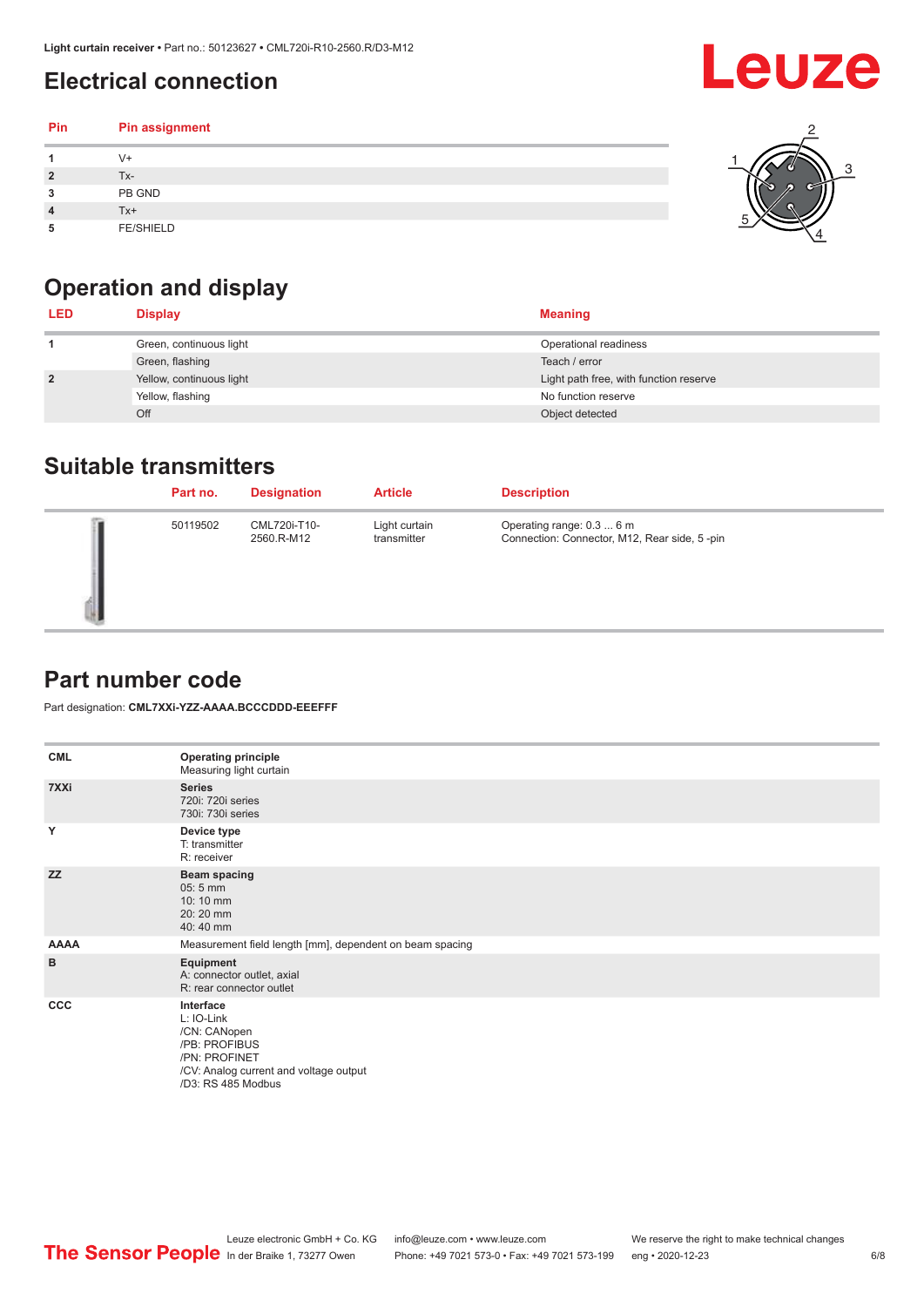#### <span id="page-6-0"></span>**Part number code**



| <b>DDD</b>  | <b>Special equipment</b><br>-PS: Power Setting                                                  |
|-------------|-------------------------------------------------------------------------------------------------|
| <b>EEE</b>  | <b>Electrical connection</b><br>M12: M12 connector                                              |
| <b>FFF</b>  | -EX: Explosion protection                                                                       |
|             |                                                                                                 |
| <b>Note</b> |                                                                                                 |
|             | $\&$ A list with all available device types can be found on the Leuze website at www.leuze.com. |

#### **Notes**

| Observe intended use!                                                                                                                                                                                                            |
|----------------------------------------------------------------------------------------------------------------------------------------------------------------------------------------------------------------------------------|
| $\%$ This product is not a safety sensor and is not intended as personnel protection.<br>$\%$ The product may only be put into operation by competent persons.<br>$\%$ Only use the product in accordance with its intended use. |
|                                                                                                                                                                                                                                  |



#### **For UL applications:**

ª For UL applications, use is only permitted in Class 2 circuits in accordance with the NEC (National Electric Code). ª These proximity switches shall be used with UL Listed Cable assemblies rated 30V, 0.5A min, in the field installation, or equivalent (categories: CYJV/ CYJV7 or PVVA/PVVA7)

#### **Accessories**

### Connection technology - Connection cables

|        | Part no. | <b>Designation</b>     | <b>Article</b>   | <b>Description</b>                                                                                                                                         |
|--------|----------|------------------------|------------------|------------------------------------------------------------------------------------------------------------------------------------------------------------|
| 2<br>W | 50132079 | KD U-M12-5A-V1-<br>050 | Connection cable | Connection 1: Connector, M12, Axial, Female, A-coded, 5-pin<br>Connection 2: Open end<br>Shielded: No<br>Cable length: 5,000 mm<br>Sheathing material: PVC |

#### Connection technology - Y distribution cables

|             |   | Part no. | <b>Designation</b>          | <b>Article</b>        | <b>Description</b>                                                                                                                                                                                                                                                                                  |
|-------------|---|----------|-----------------------------|-----------------------|-----------------------------------------------------------------------------------------------------------------------------------------------------------------------------------------------------------------------------------------------------------------------------------------------------|
| 圔<br>⋿<br>٣ | ø | 50118183 | K-Y1 M12A-5m-<br>M12A-S-PUR | Interconnection cable | Connection 1: Connector, M12, Axial, Female, A-coded, 5-pin<br>Connection 2: Connector, M12, Axial, Male, A-coded, 5-pin<br>Connection 3: Connector, M12, Axial, Female, A-coded, 8-pin<br>Shielded: Yes<br>Cable length fork 1: 5,000 mm<br>Cable length fork 2: 150 mm<br>Sheathing material: PUR |